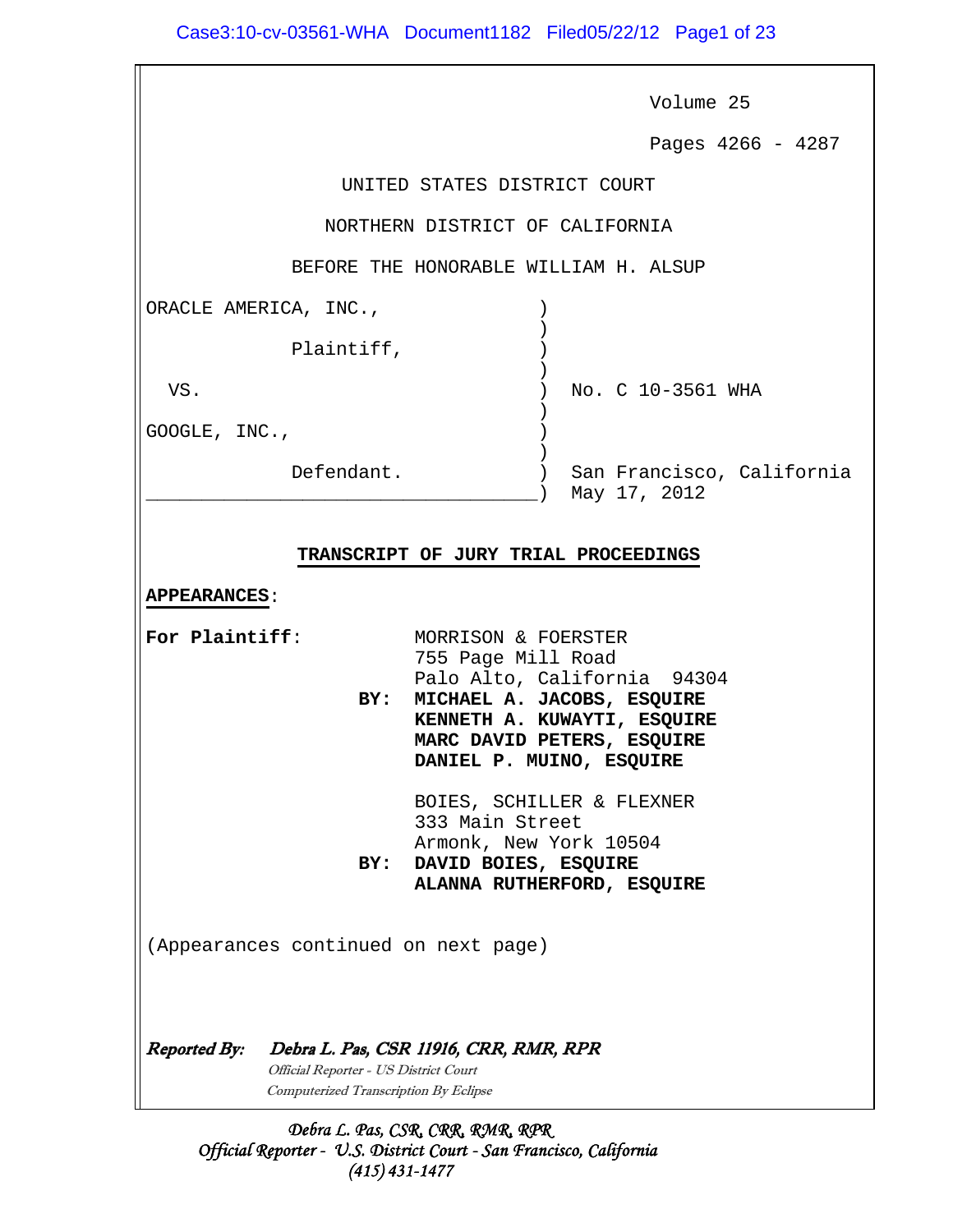| APPEARANCES (CONTINUED): |     |                                                                                                                                                                                                                                                      |
|--------------------------|-----|------------------------------------------------------------------------------------------------------------------------------------------------------------------------------------------------------------------------------------------------------|
| For Plaintiff:           | BY: | BOIES, SCHILLER & FLEXNER<br>1999 Harrison Street, Suite 900<br>Oakland, California 94612<br>WILLIAM FRED NORTON, ESQUIRE<br>STEVEN C. HOLTZMAN, ESQUIRE                                                                                             |
|                          | BY: | ORACLE AMERICA, INC.<br>500 Oracle Parkway<br>Redwood Shores, California 94065<br>ANDREW C. TEMKIN, CORPORATE COUNSEL<br>DORIAN DALEY, GENERAL COUNSEL                                                                                               |
| For Defendant:           | BY: | KEKER & VAN NEST<br>633 Battery Street<br>San Francisco, California 94111-1809<br>ROBERT ADDY VAN NEST, ESQUIRE<br>MATTHIAS ANDREAS KAMBER, ESQUIRE<br>EUGENE MORRIS PAIGE, ESQUIRE<br>CHRISTA MARTINE ANDERSON, ESQUIRE<br>MICHAEL S. KWUN, ESQUIRE |
|                          | BY: | KING & SPALDING LLP<br>1185 Avenue of the Americas<br>New York, New York 10036-4003<br>BRUCE W. BABER, ESQUIRE<br>SCOTT T. WEINGAERTNER, ESQUIRE                                                                                                     |
|                          | BY: | GOOGLE, INC.<br>1600 Amphitheatre Parkway<br>Mountain View, California 94043<br>RENNY HWANG, LITIGATION COUNSEL                                                                                                                                      |
| Also Present:            |     | SAFRA CATZ, President and CFO<br>Oracle Corporate Representative                                                                                                                                                                                     |
|                          |     | CATHERINE LACAVERA<br>Google Corporate Representative                                                                                                                                                                                                |
|                          |     |                                                                                                                                                                                                                                                      |
|                          |     |                                                                                                                                                                                                                                                      |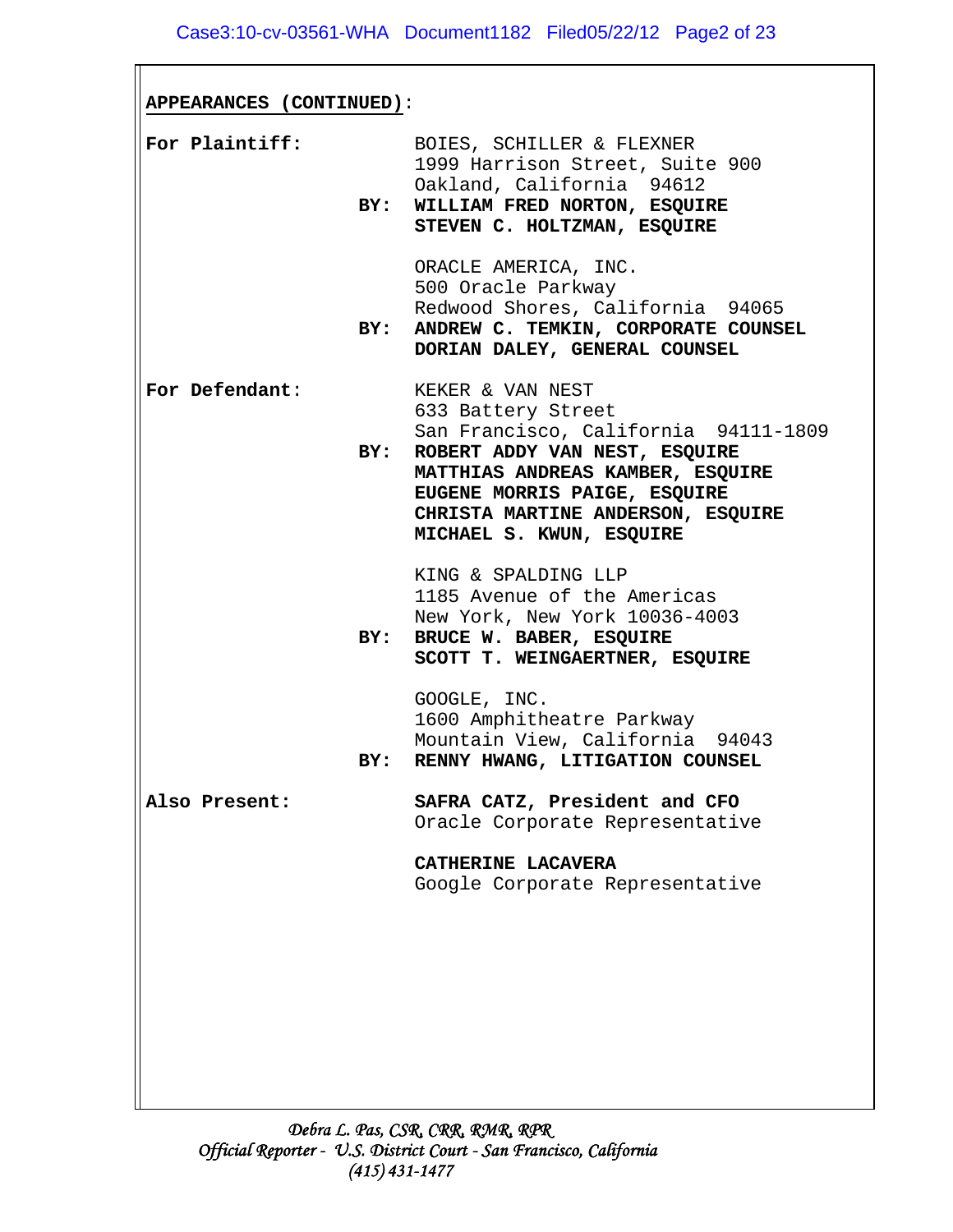Case3:10-cv-03561-WHA Doc<del>umgnt1182 NGsed05/22/12 Page3</del> of 23 <sub>4268</sub>

| 1  | PROCEEDINGS                                                   |
|----|---------------------------------------------------------------|
| 2  | MAY 17, 2012<br>12:32 p.m.                                    |
| 3  |                                                               |
| 4  | (The following proceedings were held in open court,           |
| 5  | outside the presence of the jury.)                            |
| 6  | THE CLERK: Court is back in session. Case 10-3561,            |
| 7  | Oracle versus Google.                                         |
| 8  | THE COURT: Counsel, tell me when you're ready to              |
| 9  | discuss the note from the jury. We'll just pause until you're |
| 10 | ready.                                                        |
| 11 | (Brief pause.)                                                |
| 12 | MR. VAN NEST: I think we're ready your Honor to               |
| 13 | discuss it.                                                   |
| 14 | THE COURT: How about Oracle? Is Oracle ready?                 |
| 15 | MR. JACOBS: Yes, your Honor.                                  |
| 16 | THE COURT: So the note says -- from the foreperson            |
| 17 | says:                                                         |
| 18 | "We are attempting to determine the scope of                  |
| 19 | meaning of the term "simulating execution of                  |
| 20 | the bytecodes" in Patent '520. Is the                         |
| 21 | existence of an example of the Android code                   |
| 22 | not functioning ("punting") when formatted in                 |
| 23 | a normal simulated execution setting                          |
| 24 | permitted to be taken as evidence that                        |
| 25 | Android's array initialization diverges from                  |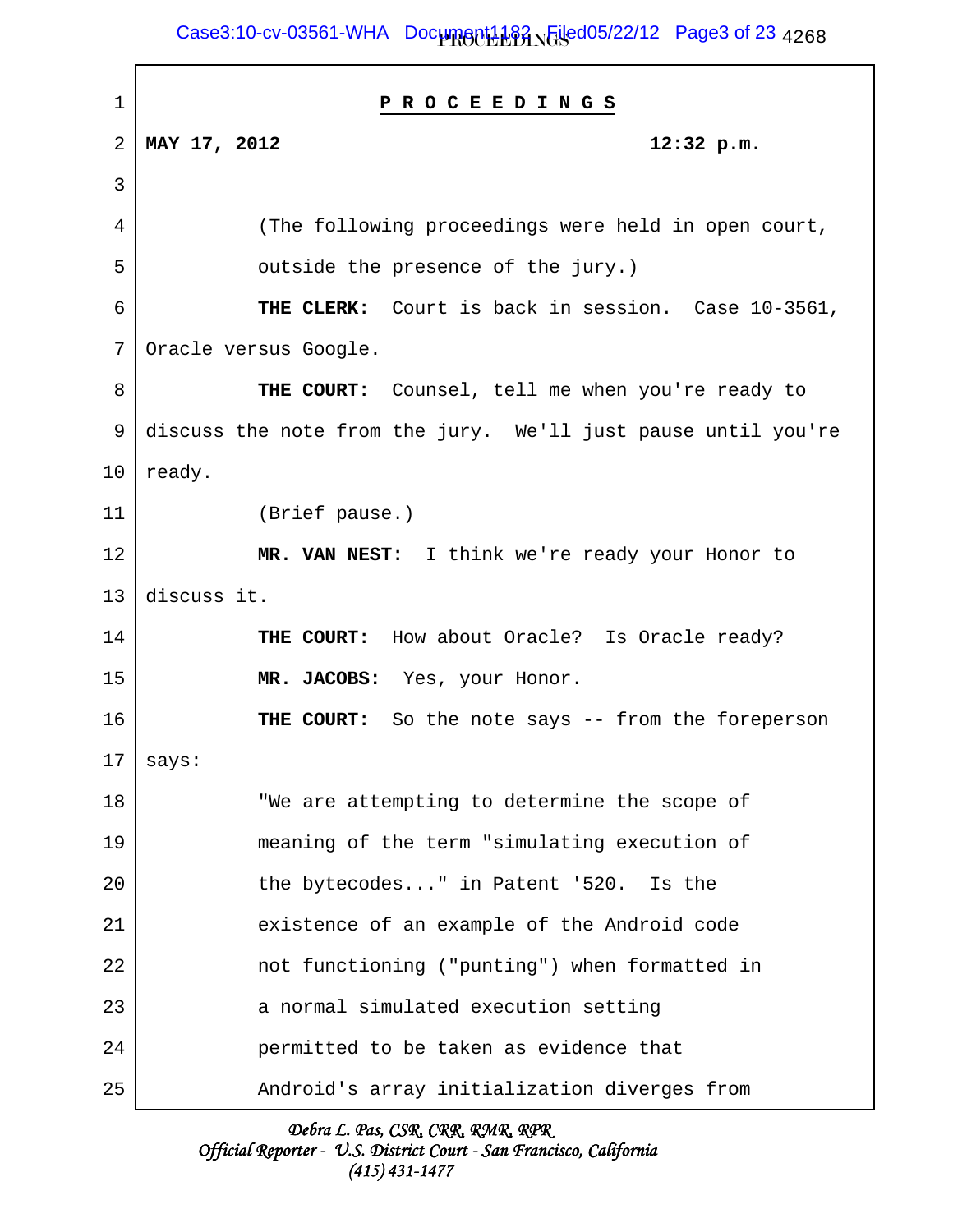Case3:10-cv-03561-WHA Doc<del>umgnt1182 RGU</del>ed05/22/12 Page4 of 23 <sub>4269</sub>

1 || the patented array initialization?" 2 || All right. What are the views of counsel? 3 **MR. JACOBS:** First, an observation and then two 4 | points. 5 The observation is that there appears to be some 6 confusion in the question with the inserted language "when 7 || formatted in a normal simulated execution setting." Because 8 I think the example that they are referring to with respect to 9 "punting" was Dr. Parr's testimony in which he asserted a null 10 || pointer in the test and, therefore, it was not formatted in a 11 normal simulated execution setting. It was an artificial 12  $|$  creation. That's the observation. 13 || Two points. 14 || Number one, the example went to proving that -- or 15 the example that  $-$  the experiment that Dr. Parr did went to 16 proving that stack  $-$ - the stack was not used in Android. That 17 || is legally irrelevant as there is no requirement in the claims 18 that the stack be used. There is in other claims such a 19 || requirement, but there is no requirement in the asserted  $20$  lclaims. 21 | And, secondly, the specification does speak to how 22 the simulating execution function works when a bytecode other 23  $\parallel$  than those that are listed as stack array initialization 24 || bytecodes is encountered, and it's not inconsistent with  $-$  in  $25$  ||fact, it's consistent with simulating an array.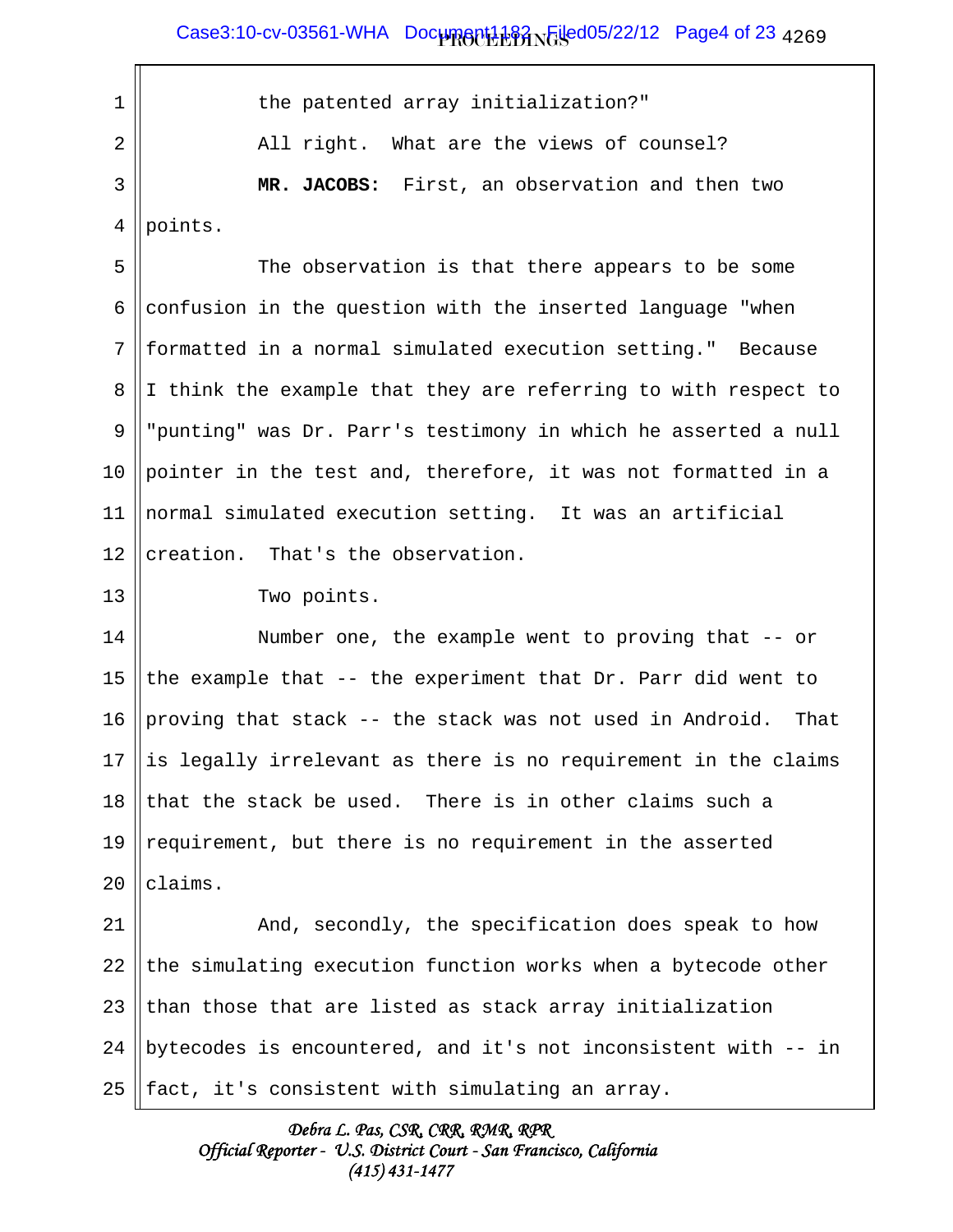Case3:10-cv-03561-WHA Doc<del>umgnt1182 NGsed05/22/12 Page5</del> of 23 <sub>4270</sub>

 1 So in Column 5, Line 44: 2 || Thay bytecodes other than those listed above 3 are not recognized. The appearance of other 4 || bytecodes beyond those described above 5 indicates that the clinit method performs 6 || functionality in addition to statically  $7 \parallel$  initializing an array. In this case the 8 || clinit cannot be optimized. If a bytecode is 9 not recognized, the preloader considers it 10 || unsuitable for optimization (or play 11 | execution) and processing continues to Step  $12 \parallel$  316." 13 || So the specification is clear that if something is 14 dropped in that is not a bytecode that the clinit method would 15 ||ordinarily emit, then there is an exception taken and something 16 else happens. That's consistent with what happened in the 17 experiment, not inconsistent with the requirement to simulate 18 execution of an array in the asserted claims. 19 **MR. VAN NEST:** I'm not sure why we would get into all

20  $\|$  that, your Honor. I think the simple answer to the question is 21 "Yes, you should give it the weight you think it deserves."

22 || I mean, the answer is clearly "Yes." They are asking 23 ||if the existence of an example of the code not functioning,  $24$  ||i.e. punting, is permitted to be taken as evidence that 25 Android's array initialization diverges from the patented array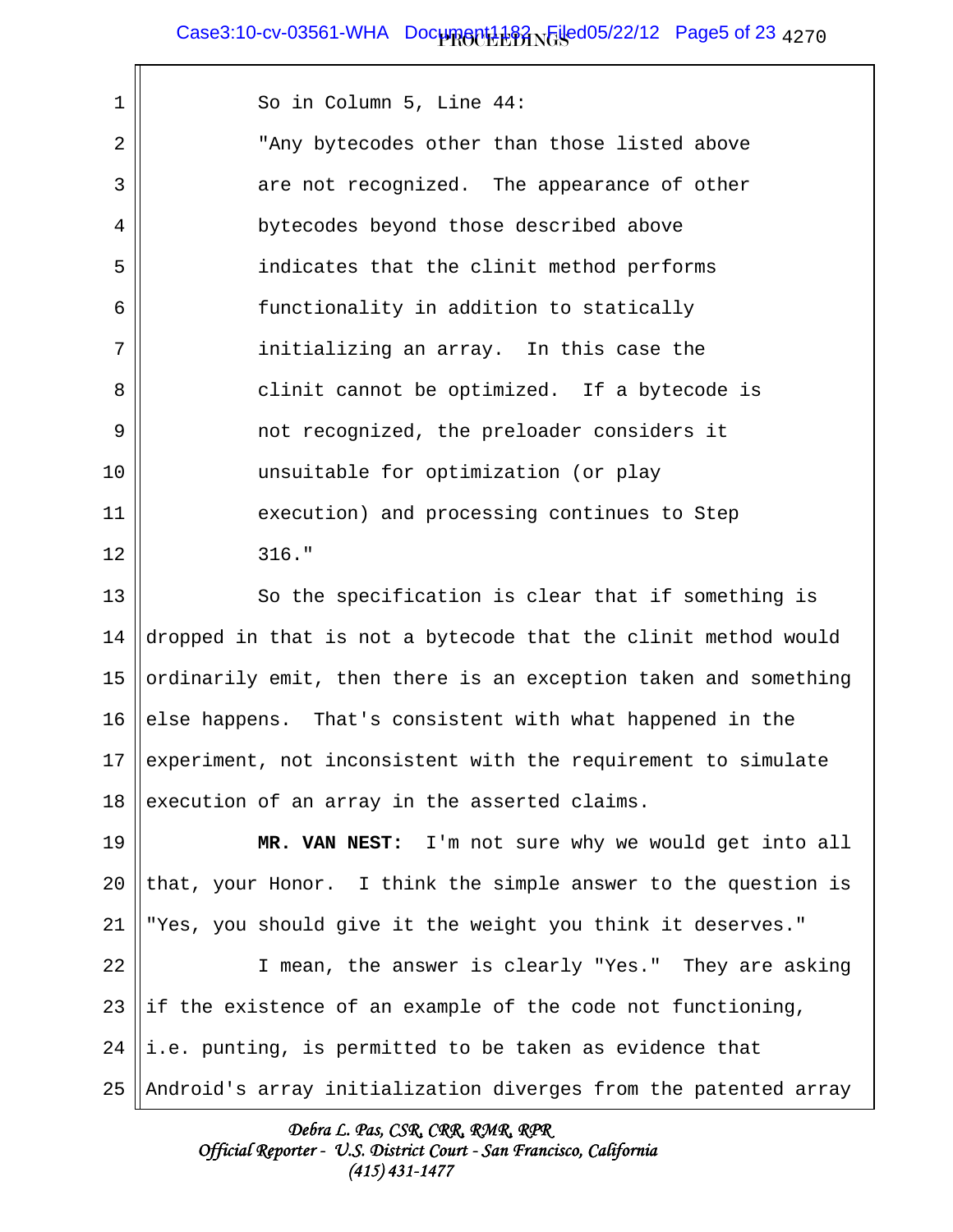1 initialization.

2 || That's certainly what Dr. Parr testified. He said  $3 \parallel$  the fact that you have punting in the parseNewarray suggests 4 that it's pattern matching, not simulated execution.

5 || So, I mean, I think the simple answer -- we're not 6 going to get into telling them what it means or what it should  $7$  ||mean, but they can certainly take it into account and give it 8 || the weight they think it deserves. I think that's the only  $-$ -9 the only proper answer to the question. Fairly straightforward  $10 \parallel I$  think.

11 **THE COURT:** The question is asking not a legal 12 || question. It's not asking about the meaning of the 13  $\parallel$  instructions. It's asking about how to evaluate the evidence 14 Concerning how Android works.

15 || Specifically, they want to know if the existence of 16 this example can be taken as evidence that the Android array 17  $\parallel$  initialization diverges from the patented array initialization. 18 That's a fact question. That's not a legal question.

19 || They are asking us to tell them how to weigh the 20 evidence. That's not a proper thing to do at this stage. It's  $21$  || not asking about the law.

22 || Now, if you two would like to -- if you both agree. ||I'll only on do it if you both agree. We bring the jury out  $\parallel$  here and you each get a five-minute argument in front of the  $\parallel$  jury, supplemental argument on this point to try to answer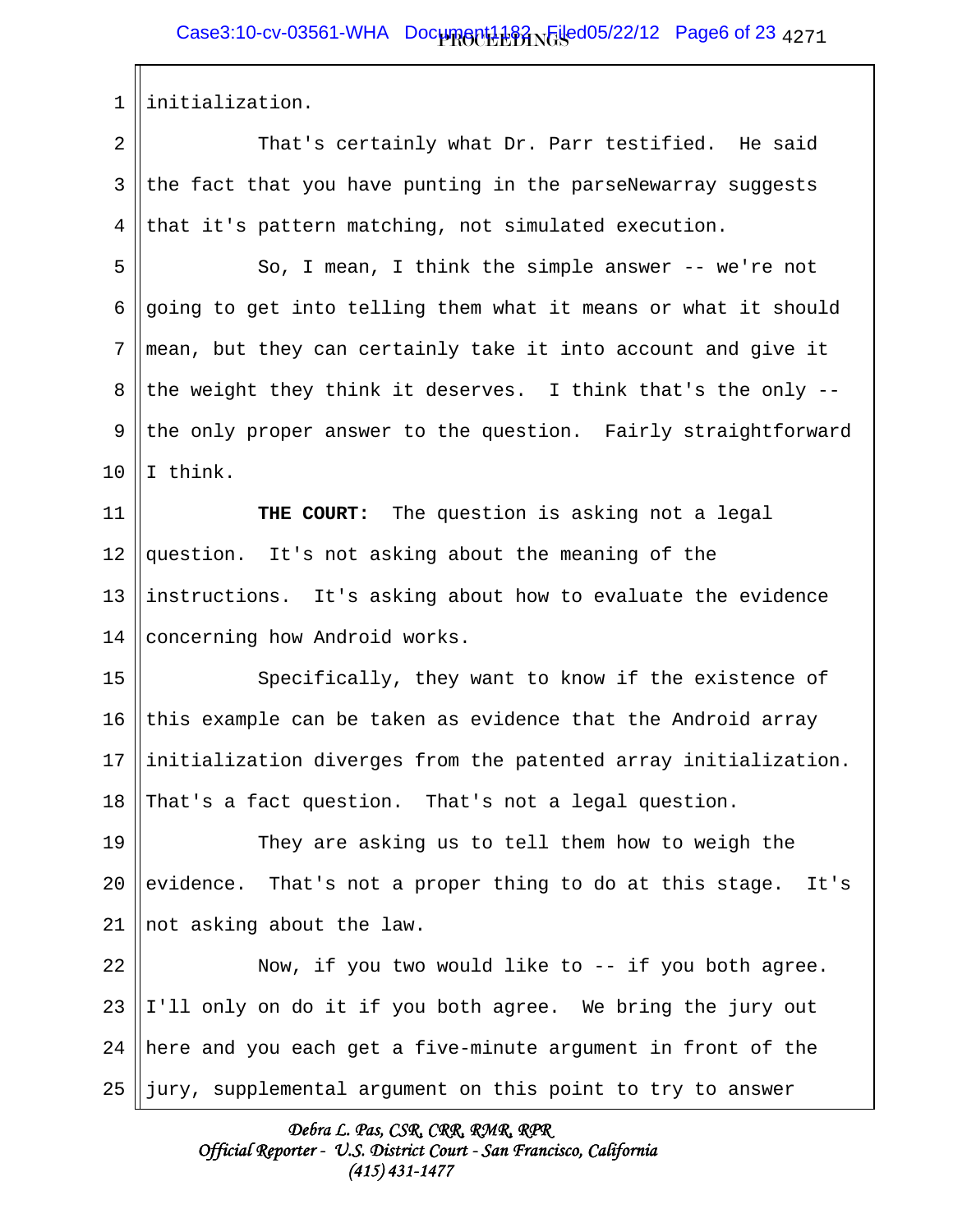$\overline{\mathbb{I}}$ 

| $\mathbf 1$    | their question based on the evidence in the record. I would     |
|----------------|-----------------------------------------------------------------|
| $\overline{a}$ | let you do that, as long as you both stipulate it's okay.       |
| 3              | But that's really what they are asking for here, is             |
| 4              | some kind of supplemental argument. And that's not the --       |
| 5              | that's not the proper role of this kind of a question.          |
| 6              | So my inclination would be to -- well, before I tell            |
| 7              | you what my inclination on exactly how to answer this, which is |
| 8              | going to be a non-answer, it would be to ask you if you want to |
| $\mathsf 9$    | do a five-minute explanation to the jury on this point. Each    |
| 10             | side gets five minutes. I'm not ordering that. If you both      |
| 11             | said, "Great, we'll do it," then, fine, I think that might help |
| 12             | the jury on this point; but if you don't agree, then we're not  |
| 13             | going to do it.                                                 |
| 14             | (Discussion held off the record                                 |
| 15             | amongst counsel.)                                               |
| 16             | MR. JACOBS: Your Honor, I think we can shortcut                 |
| 17             | this. We would prefer that the Court give the guidance the      |
| 18             | Court was intending to give and not do a five-minute argument   |
| 19             | on the fly.                                                     |
| 20             | MR. VAN NEST: Your Honor, if you're going to -- if              |
| 21             | we're not going to have a supplemental argument, I would at     |
| 22             | least -- I understand your Honor's point, but I think we at     |
| 23             | least want to let them know that, you know, they should take    |
| 24             | all the evidence into account.                                  |
| 25             | We don't want to suggest that anything is out of                |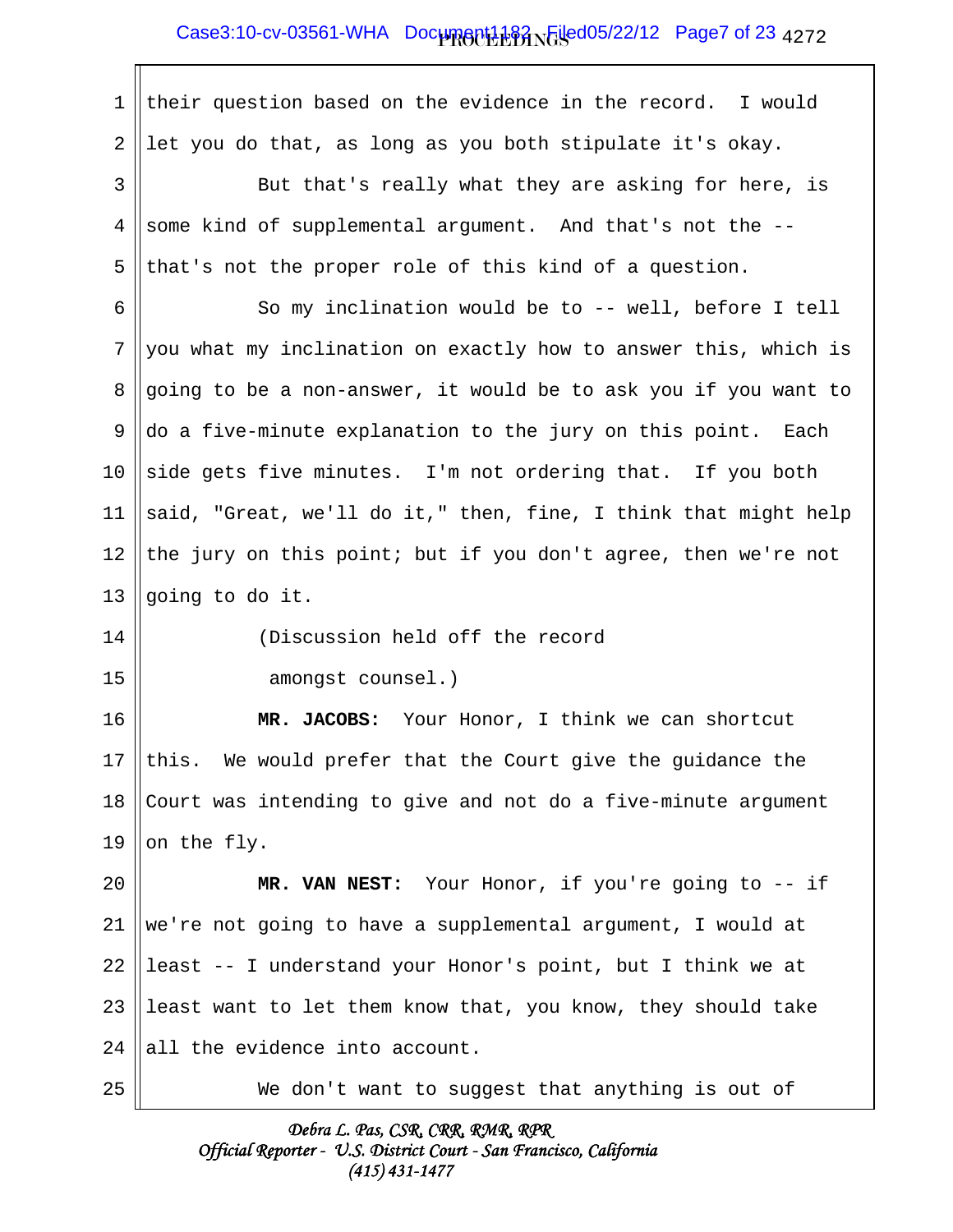## Case3:10-cv-03561-WHA Doc<del>umgnt1182 NGsed05/22/12 Page8</del> of 23 <sub>4273</sub>

1 || bounds, in other words. What they are asking is are they 2 || permanent permitted to take something as evidence. 3 **THE COURT:** That's not what they are asking. You're 4 || putting a spin on it. They are asking whether or not they are 5 permitted to be taken as evidence that Android's array 6 ||initialization diverges from the patented array.  $7 \parallel$  If I were to say "yes" to that, then they would take 8 that to mean, well, then the judge is telling us rule for 9 Google. There is no way I'm going to do that. 10 **MR. VAN NEST:** Fair enough. 11 || THE COURT: I'm going to say: 12 "Your question is one that goes to the weight 13 || comparent controlleright controller and how to evaluate it. That 14 || is for you to have decide and not for the 15 Court to give you further guidance on." 16 || That's what I'm going to say. Does anyone want to 17  $\vert$  object to the form of that? 18 **MR. VAN NEST:** No. 19 **MR. JACOBS:** Not to the form, your Honor. 20 **THE COURT:** What is your objection? 21 **MR. JACOBS:** Substantive. 22 || THE COURT: What is it? 23 **MR. JACOBS:** That it is legally irrelevant, this 24 levidence. 25 **THE COURT:** Well, it's too bad. That's in the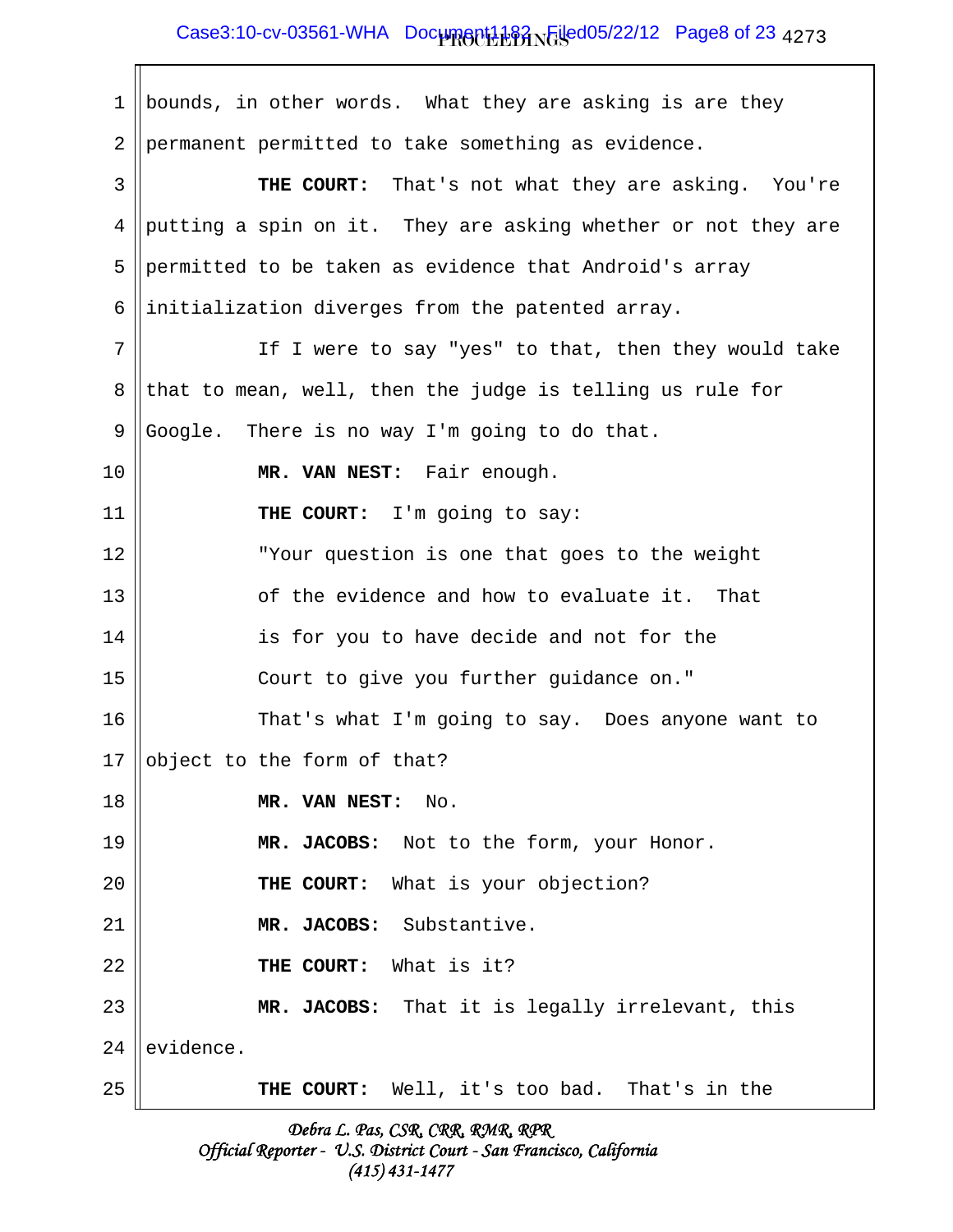## Case3:10-cv-03561-WHA Doc<del>umgnt1182 NGsed05/22/12 Page9</del> of 23 <sub>4274</sub>

 $1 \parallel$  record. It's in the record. You didn't object to it. You  $2 \parallel$ don't get in evidentiary objections at this point. 3 **MR. JACOBS:** I understand, your Honor, but I think 4 ||we're reading the question as a whole. They are starting out 5 with: 6 "We're attempting to determine the scope of  $7 \parallel$  the meaning of the term..." 8 And they have given us an evidentiary question. I 9 guess I should further note that the claim, Claim 1, for  $10$  ||example, says: 11 "Compiling source code in the experiment is 12 || not the output of a compiler."  $13$   $\parallel$  So that's -- as a legal matter, that's why this 14 experiment is irrelevant. 15 **THE COURT:** Well, you don't want to do the 16  $\parallel$  five-minute supplemental argument to explain all of that. You 17  $\parallel$  just want to lard the record with some objection for the Court 18 || of Appeals. I'm sorry, I don't buy that. 19 **MR. VAN NEST:** Would you mind reading it again? 20 **THE COURT:** Yes. I'll say: 21 "Your question goes to the weight of the  $22$   $\parallel$  evidence and how to evaluate it. That is for 23 you to decide and not for the Court to give 24 you further guidance on at this point." 25 **MR. VAN NEST:** That's fine, your Honor. We don't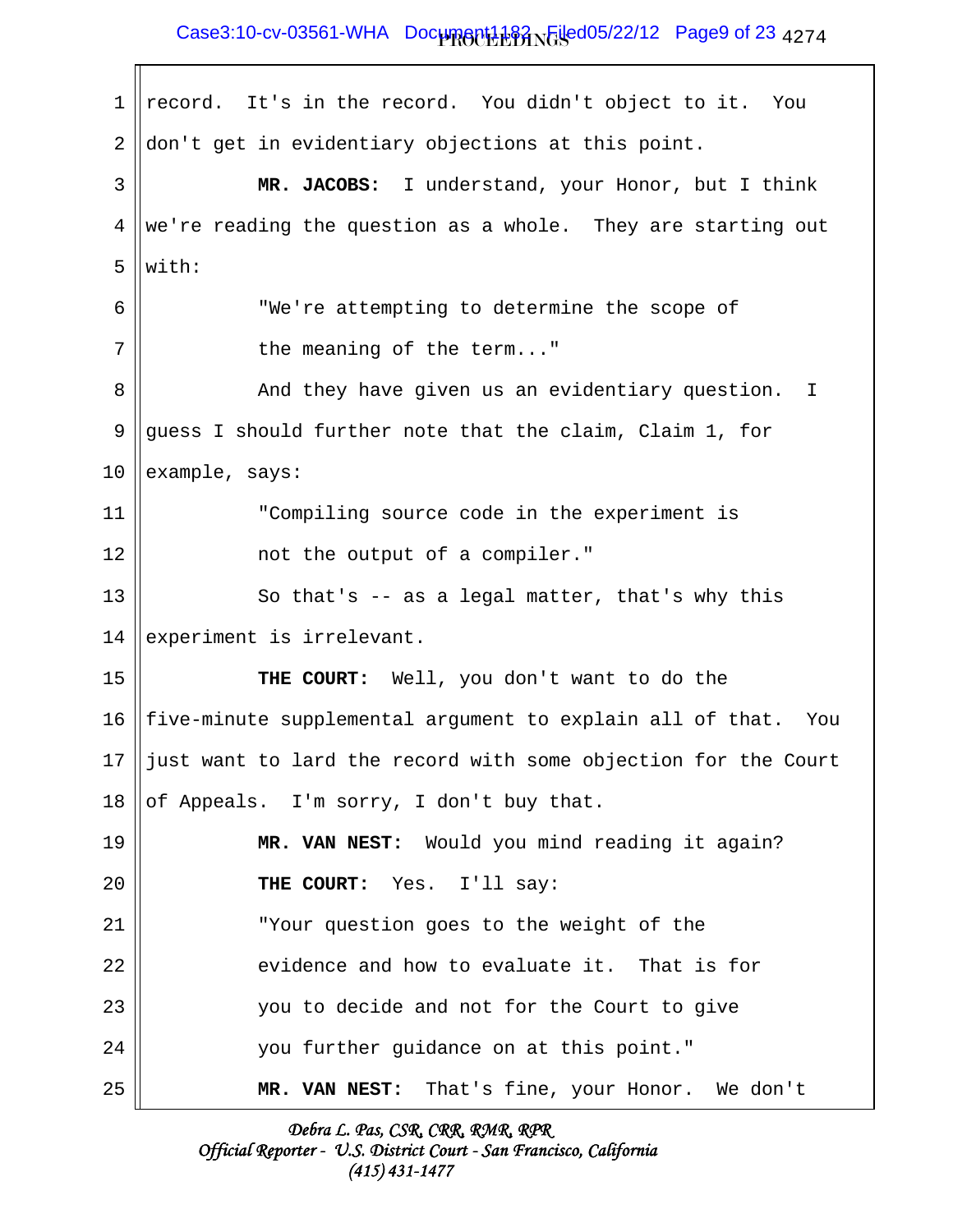1 || have any objection to that. 2 **THE COURT:** Let's bring back the jury and I will  $3$  ||instruct them. All right? 4 While we're waiting, at 2:00 I have a civil calendar. 5 ||If we get a note, I will interrupt that to deal with this case. 6 So we'll have a number of hearings. You're free to stay or  $7$  ||not, as you wish, but if a note comes out, we will pause the 8 civil calendar, bring you all back and deal with the note from 9 the jury before. So your case, in other words, gets priority 10 || is what I'm trying to say. 11 **MR. VAN NEST:** How long does your calendar normally  $12$  run, your Honor? 13 **THE COURT:** It will go to 2:00 to 3:00 and at 3:00 14  $|$  are the CMC's. 15 || (Jury enters courtroom at 12:47 p.m.) 16 **THE COURT:** Okay. Thank you. 17 **THE CLERK:** Please be seated. 18 **THE COURT:** All right. We got your note. Thank you 19 || for your note. I will read it so you have it in context. This 20 || is from the foreperson,  $12:25$ . 21 || We are attempting to determine the scope of 22 || the meaning of the term "simulating execution 23 || contract of the bytecodes" in Patent '520. Is the 24 || existence of an example of the Android code 25 not functioning ("punting") when formatted in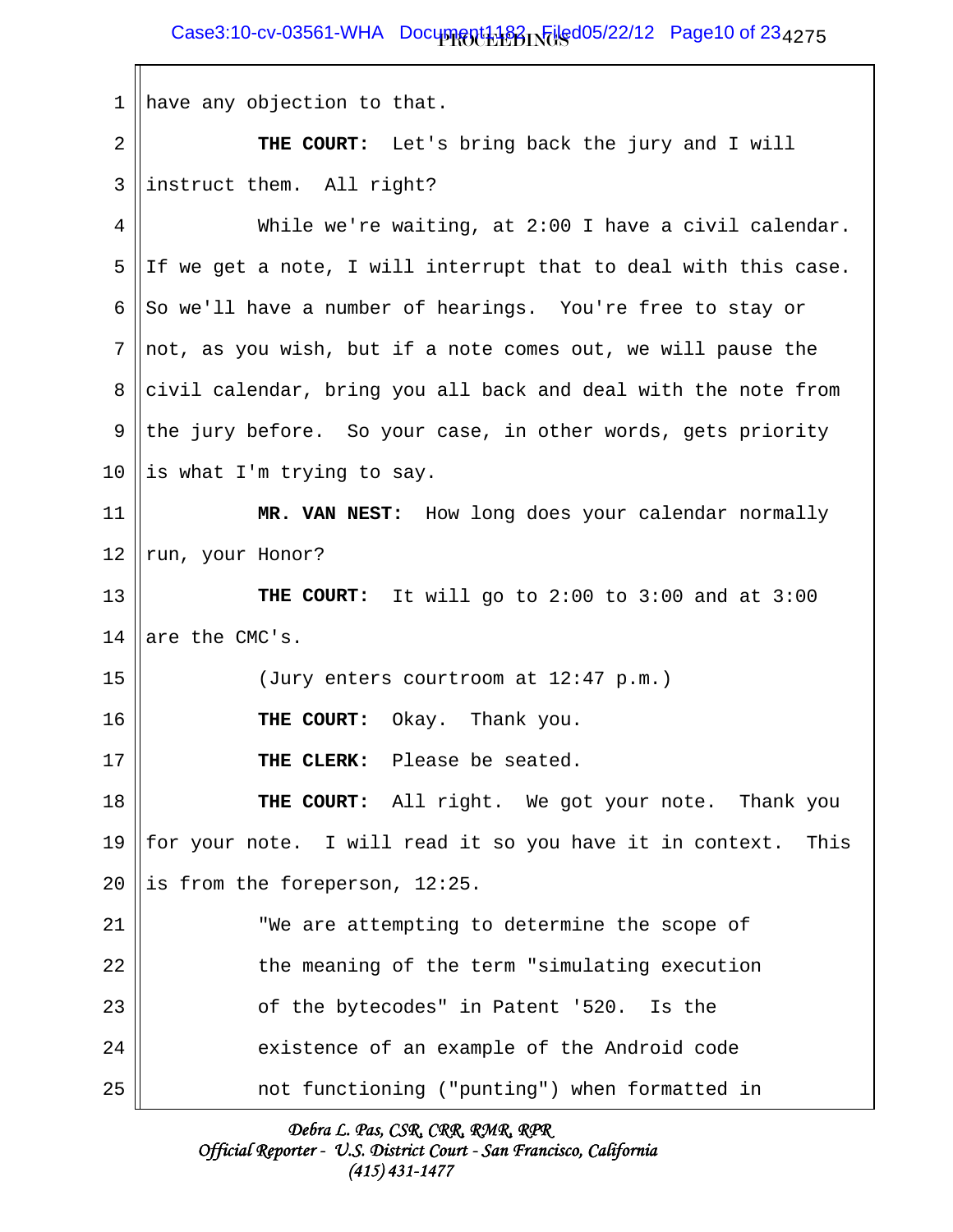# $\textsf{Case3:10-cv-03561-WHA}$  Document1182  $\textsf{PQ}$  Filed05/22/12 Page11 of 23 $_{4276}$

| 1  | a normal simulated execution setting                            |
|----|-----------------------------------------------------------------|
| 2  | permitted to be taken as evidence that                          |
| 3  | Android's array initialization diverges from                    |
| 4  | patented array initialization."                                 |
| 5  | That was your question.                                         |
| 6  | Now, I need to say that there are things I can give             |
| 7  | you further guidance on, such as if you were to ask a question  |
| 8  | specific to one of my instructions. Then usually -- I can't     |
| 9  | say always, but usually I would try to answer the question that |
| 10 | is tied in to my instructions.                                  |
| 11 | This question, though, is asking.                               |
| 12 | "Is the existence of an example of the                          |
| 13 | Android code not functioning when formatted                     |
| 14 | in a normal simulated execution setting                         |
| 15 | permitted to be taken place as evidence that                    |
| 16 | Android's array initialization diverges from                    |
| 17 | the patented array initialization."                             |
| 18 | Now, I have previously told you what was evidence in            |
| 19 | the case and what's not evidence in the case, and you have      |
| 20 | instructions on all of that. I'm not going to repeat that.      |
| 21 | You have -- I've already told what you is evidence in the case  |
| 22 | and what you can consider.                                      |
| 23 | Here is my answer to the question as you have framed            |
| 24 | it.                                                             |
| 25 | Your question is one that goes to the weight of the             |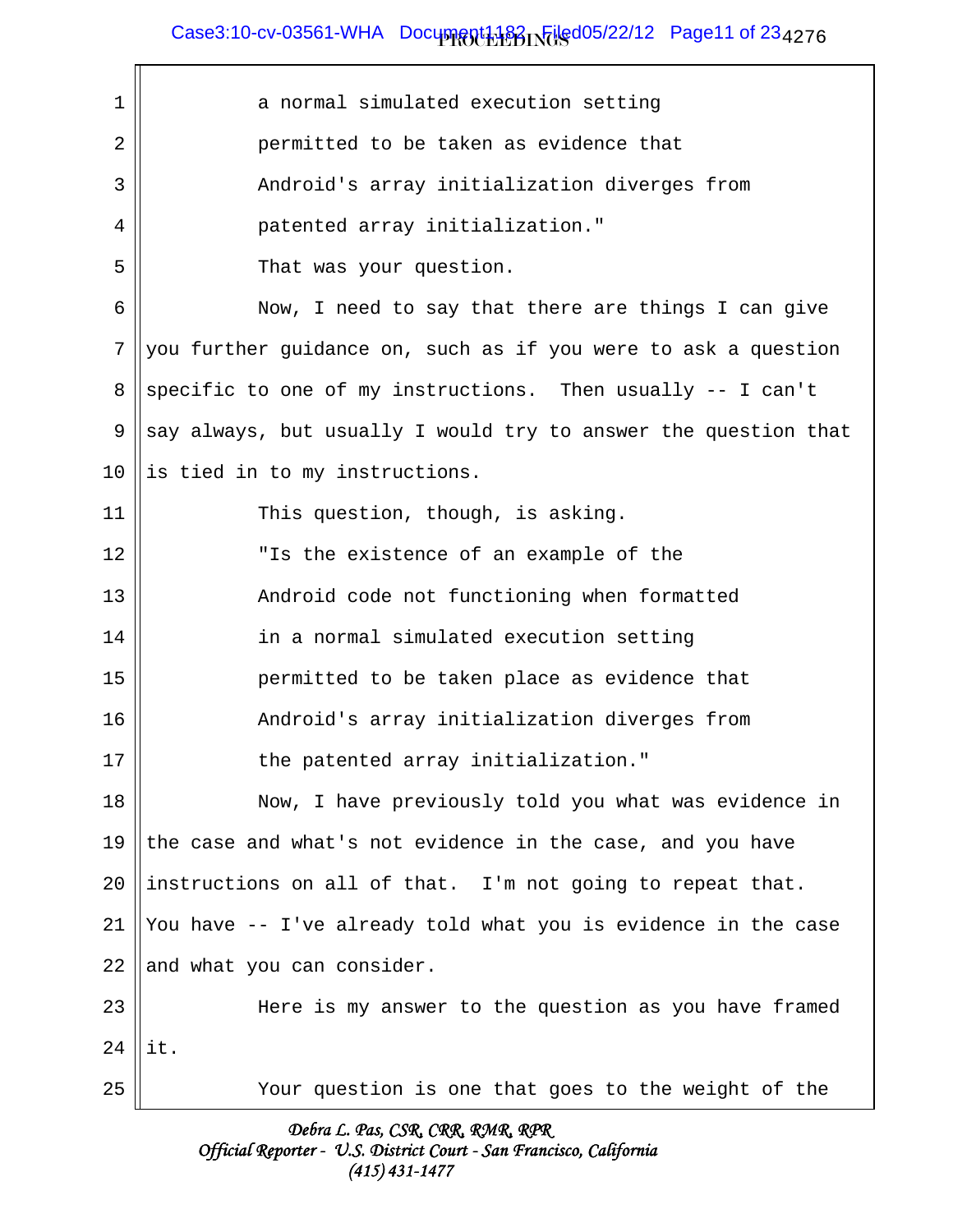# Case3:10-cv-03561-WHA Document1182 Filed05/22/12 Page12 of 23<sub>4277</sub>

1 evidence and how to evaluate it. That is for you to decide and  $2 \parallel$  not for the Court to give you further guidance at this point in  $3$  Itime. 4 || So I'm sorry, but that is the best answer I can give 5 you with respect to the way you have framed the question. 6 Please go back to the jury room and continue your 7 deliberations. 8 **THE CLERK:** Please rise. 9 || (Jury exits courtroom at 12:50 p.m.) 10 **THE CLERK:** Please be seated. 11 **THE COURT:** While I have you here is there anything  $12$  else? 13 **MR. VAN NEST:** No, your Honor. 14 **MR. JACOBS:** No, your Honor. 15 || Actually, timing on the JMOL oppositions. I think 16 they are currently due at  $5:00 \text{ p.m.}$ 17 **THE COURT:** Good. 18 (Laughter.) 19 **MR. JACOBS:** If that suits you, I think we can make 20  $\parallel$  that deadline. If it didn't matter to the Court and we had a 21 couple more hours to polish, I think that would result  $-$ -22 **THE COURT:** I will give you -- I will extend it even  $23$  ||more. How much time do you really need? 24 **MR. JACOBS:** I think -- this evening, 9:00,  $25$  ||10:00 p.m.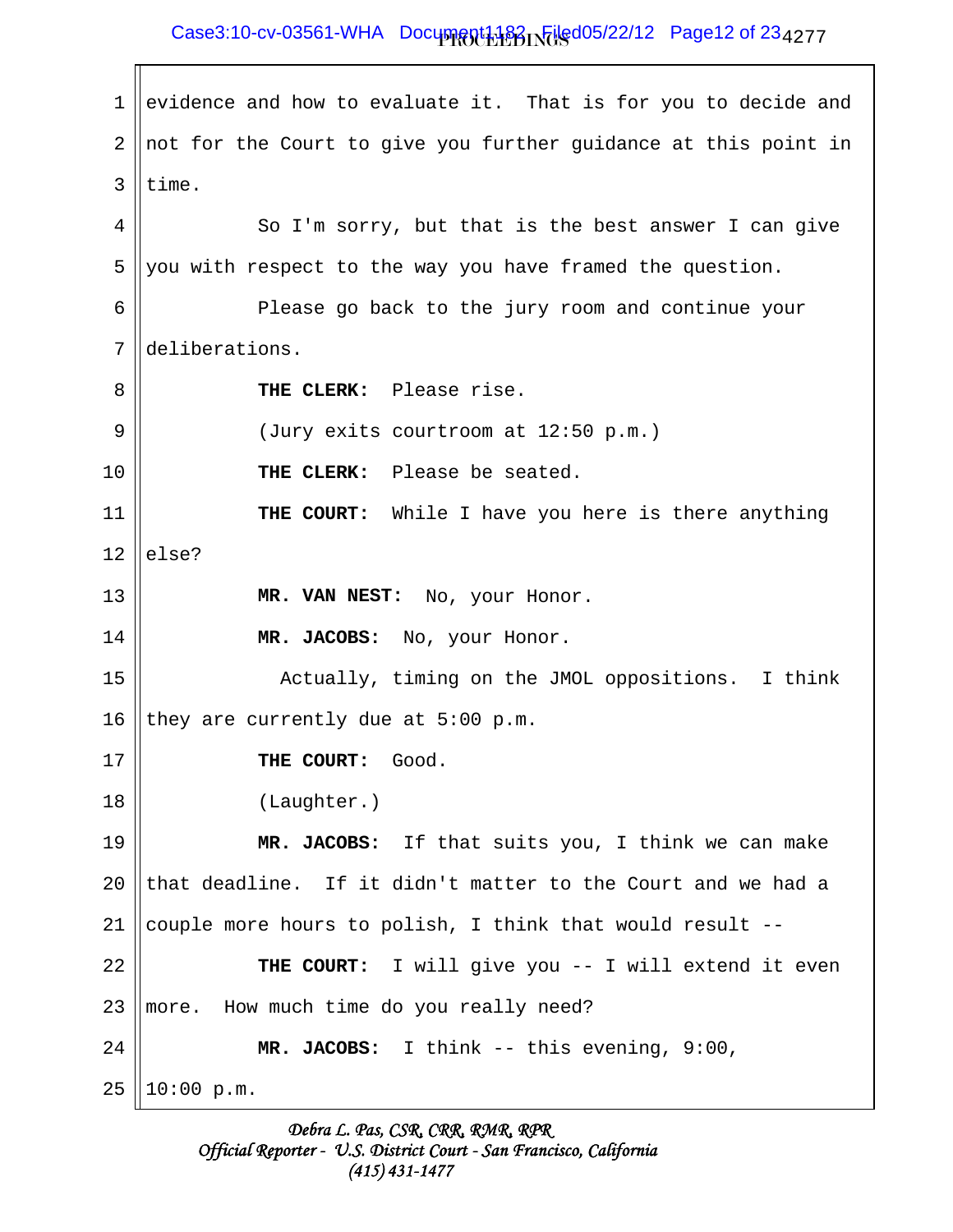$\textsf{Case3:10-cv-03561-WHA}$  Document1182  $\textsf{PQ}$  Filed05/22/12 Page13 of 23 $_{4278}$ 

1 **THE COURT:** How about midnight? 2 **MR. JACOBS:** Fine, your Honor. 3 **|| THE COURT:** Midnight, okay. 4 **MR. VAN NEST:** Thank you, your Honor. 5 **THE COURT:** Okay. Stand by. 6 (Whereupon there was a recess in the proceedings 7 || from 12:52 p.m. until 1:53 p.m.) 8 **THE COURT:** Okay. We're on the record. We have  $9$  another note. It says: 10 || We request transcript of a portion of 11 || Dr. Mitchell's testimony be read to us. The 12 || testimony concerns the topic of pattern 13 || matching versus simulated execution and 14 || colourred late on May 9 and again early on 15 May 10." 16 || So I think you should be able to isolate the relevant 17 || parts and agree on them and then we can bring the jury in and 18  $\parallel$  read those parts. 19 Let me hear from you if you agree that you can try 20  $\parallel$  and do that. Let me know when that's done and I will interrupt 21 the law and motion calendar to bring the jury out and we will 22  $\text{Ido}$  that. 23 **MR. VAN NEST:** We will try to do that, your Honor.  $24$  | That's what you want to know? 25 **THE COURT:** That's what I want to know. Do you think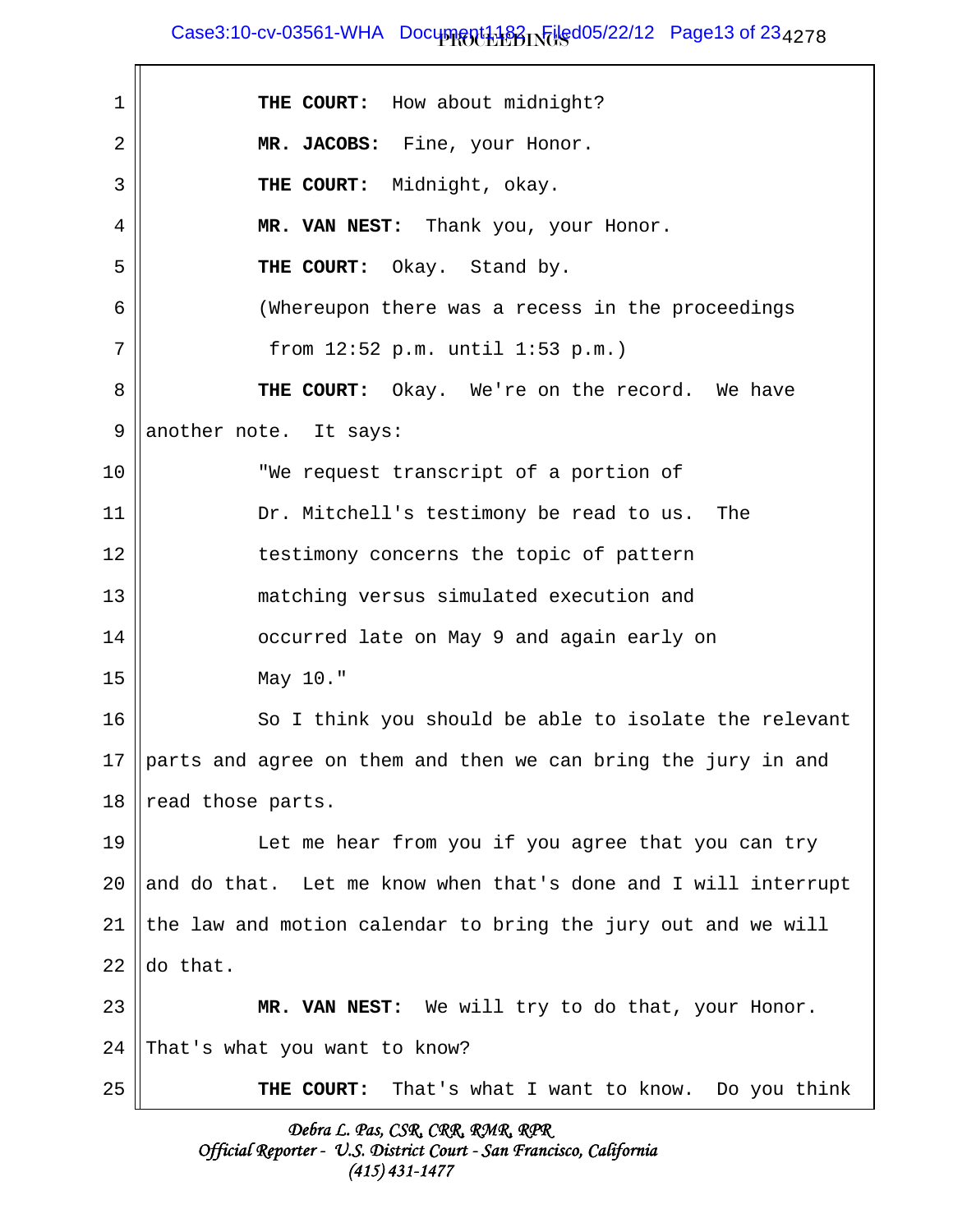Case3:10-cv-03561-WHA Document1182 Filed05/22/12 Page14 of 23<sub>4279</sub>

1 on both sides we will be able to do that? 2 **MR. JACOBS:** Yes, your Honor. 3 **THE COURT:** Here is what I suggest. Why don't I send  $4 \parallel in$  -- how long do you think it's going to take you to get that 5 done? 6 **MR. JACOBS:** Probably 10 minutes. 7 **MR. VAN NEST:** I would think it may take a little 8 || longer. I would think we would need 20 to 25 minute maybe, to 9  $\mathsf{lb}\mathsf{e}$  safe. 10 Do you want to give us a time to come back in? 11 **THE COURT:** Why don't you come back at 2:20 and let 12  $\parallel$  me know if you've reached -- now, you need to have an exact 13  $\parallel$  agreement. And then, of course, the court reporter is the one 14 who is going to read it. 15 || So can we go off the record now and I will get 16 Started with my law and motion calendar a little early so 17 Somebody is here on those cases. 18 (Whereupon there was a recess in the proceedings 19 from 1:55 until 2:09 p.m.) 20 **THE COURT:** All right. We're going to go ahead. The 21 || court reporter will take this down. 22 || It's in Oracle America versus Google. Note from 23 Jennifer Michaels says: 24 || T'm sick. Can I get a sick day without 25 being discharged? Sorry."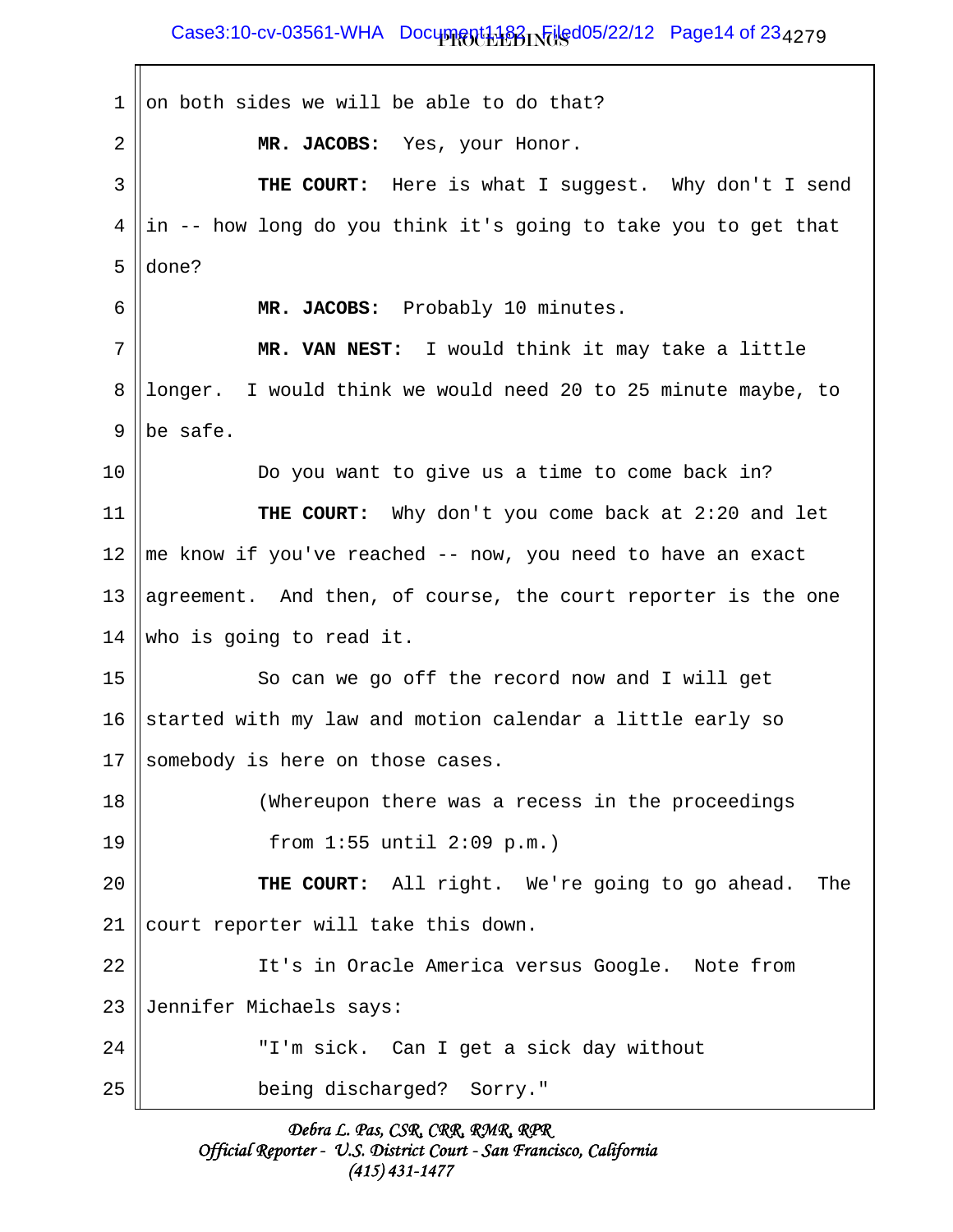$\textsf{Case3:10-cv-03561-WHA}$  Document1182  $\textsf{PQ}$  Filed05/22/12 Page15 of 23 $_{4\,2\,8\,0}$ 

| 1  | MR. VAN NEST: Bob Van Nest for Google.                        |
|----|---------------------------------------------------------------|
| 2  | Your Honor, we conferred briefly, and we think it             |
| 3  | would be appropriate to dismiss the jury for the day in hopes |
| 4  | that Ms. Michaels will feel better in the morning and be able |
| 5  | to resume deliberations. They have been deliberating now for  |
| 6  | several hours; 10, 12 hours.                                  |
| 7  | THE COURT: Well, that's possibly one interpretation           |
| 8  | of this, but I think she means tomorrow.                      |
| 9  | MR. VAN NEST: I don't know what she means, but I              |
| 10 | think even if she meant tomorrow, that would be appropriate.  |
| 11 | THE COURT: Why is that?                                       |
| 12 | MR. VAN NEST: Because they have already invested 12,          |
| 13 | 14 hours of deliberations with her.                           |
| 14 | THE COURT: Yes, but I believe they can reach a                |
| 15 | verdict by tomorrow. And you don't need to have 11. We only   |
| 16 | need six, and that's -- we don't have any guarantee she'll be |
| 17 | well by Monday.                                               |
| 18 | MR. VAN NEST: Shouldn't we at least find out what             |
| 19 | she wants? You may be right. Maybe she just wants the rest of |
| 20 | the day off. I'm not sure from the note.                      |
| 21 | <b>THE COURT:</b> That's a good point. Do you agree?          |
| 22 | MR. JACOBS: Yes, your Honor.                                  |
| 23 | THE COURT: All right. Let's bring in Ms. Michaels.            |
| 24 | (Juror Michals enters the courtroom.)                         |
| 25 | THE COURT: Please be seated.                                  |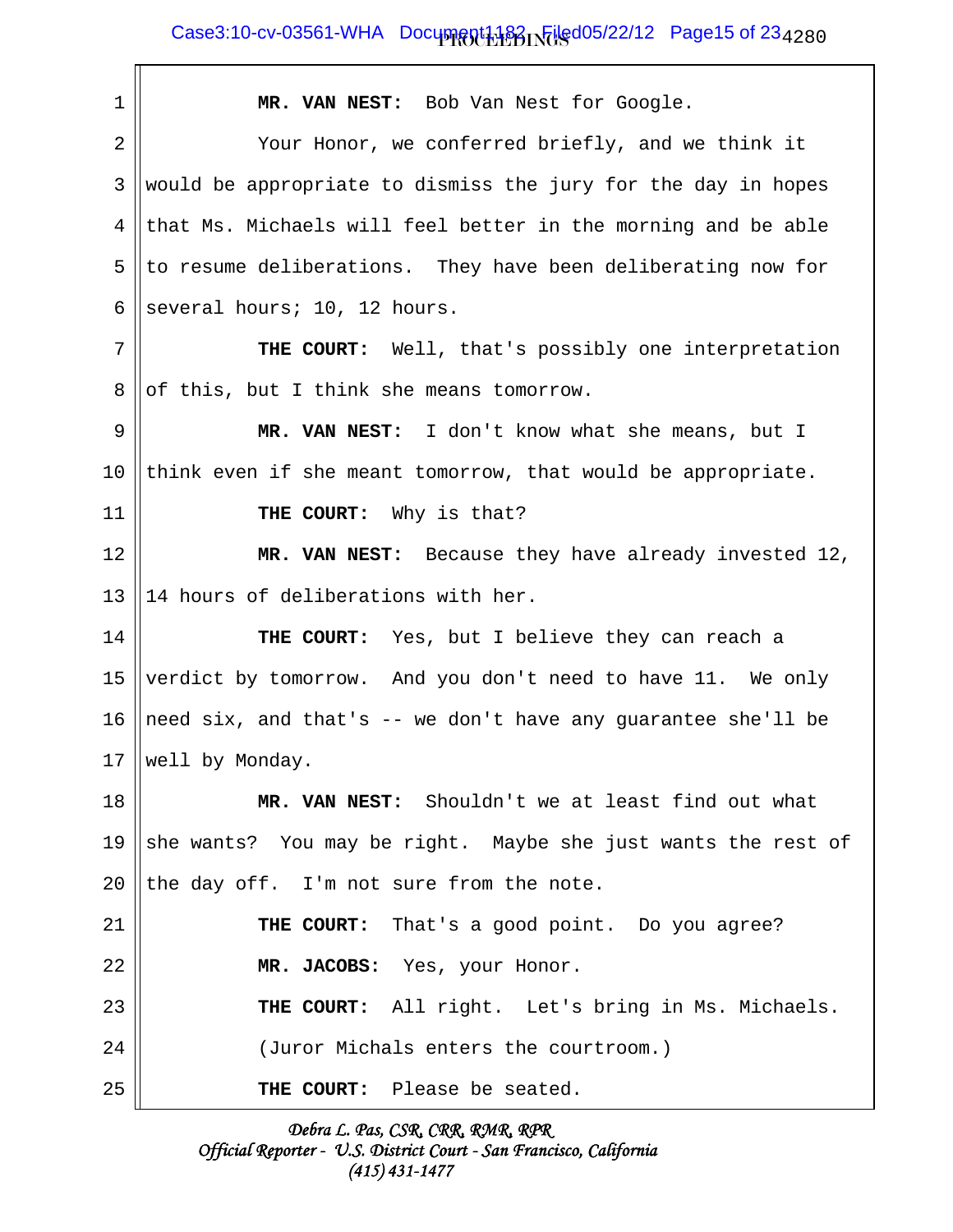## $\textsf{Case3:10-cv-03561-WHA}$  Document1182  $\textsf{PQ}$  Filed05/22/12 Page16 of 23 $_{4\,2\,8\,1}$

| 1  | Ms. Michals, thank you for your note. I'm sorry to              |
|----|-----------------------------------------------------------------|
| 2  | hear that you're sick. You said:                                |
| 3  | "Can I get a sick day without being                             |
| 4  | discharged."                                                    |
| 5  | Do you mean today? You want to leave just for today             |
| 6  | and be back here today?                                         |
| 7  | JUROR MICHALS: I just need -- I feel like if I had              |
| 8  | Friday, then I could get over this cold enough where I'm not    |
| 9  | contaminating anybody.                                          |
| 10 | THE COURT: What do you have?                                    |
| 11 | JUROR MICHALS: I think it's a cold.                             |
| 12 | THE COURT: When did you come down with this?                    |
| 13 | This morning or last night. This morning I<br><b>JUROR:</b>     |
| 14 | woke up with it.                                                |
| 15 | THE COURT: I don't know the answer to whether it's              |
| 16 | a -- it's a question of whether or not you should be discharged |
| 17 | or not. And I'm not saying "yes" or "no" to that.               |
| 18 | But you're not actually asking to be discharged?                |
| 19 | JUROR MICHALS: No, no.                                          |
| 20 | THE COURT: You're not asking -- so I might wind up              |
| 21 | just saying, if you -- well, I need to ask you this.            |
| 22 | Are you able to do your job? In other words, are you            |
| 23 | in a mental enough fit shape to think and deliberate?           |
| 24 | JUROR MICHALS: I believe so. I just didn't want to              |
| 25 | get everyone else sick because you asked about that at the very |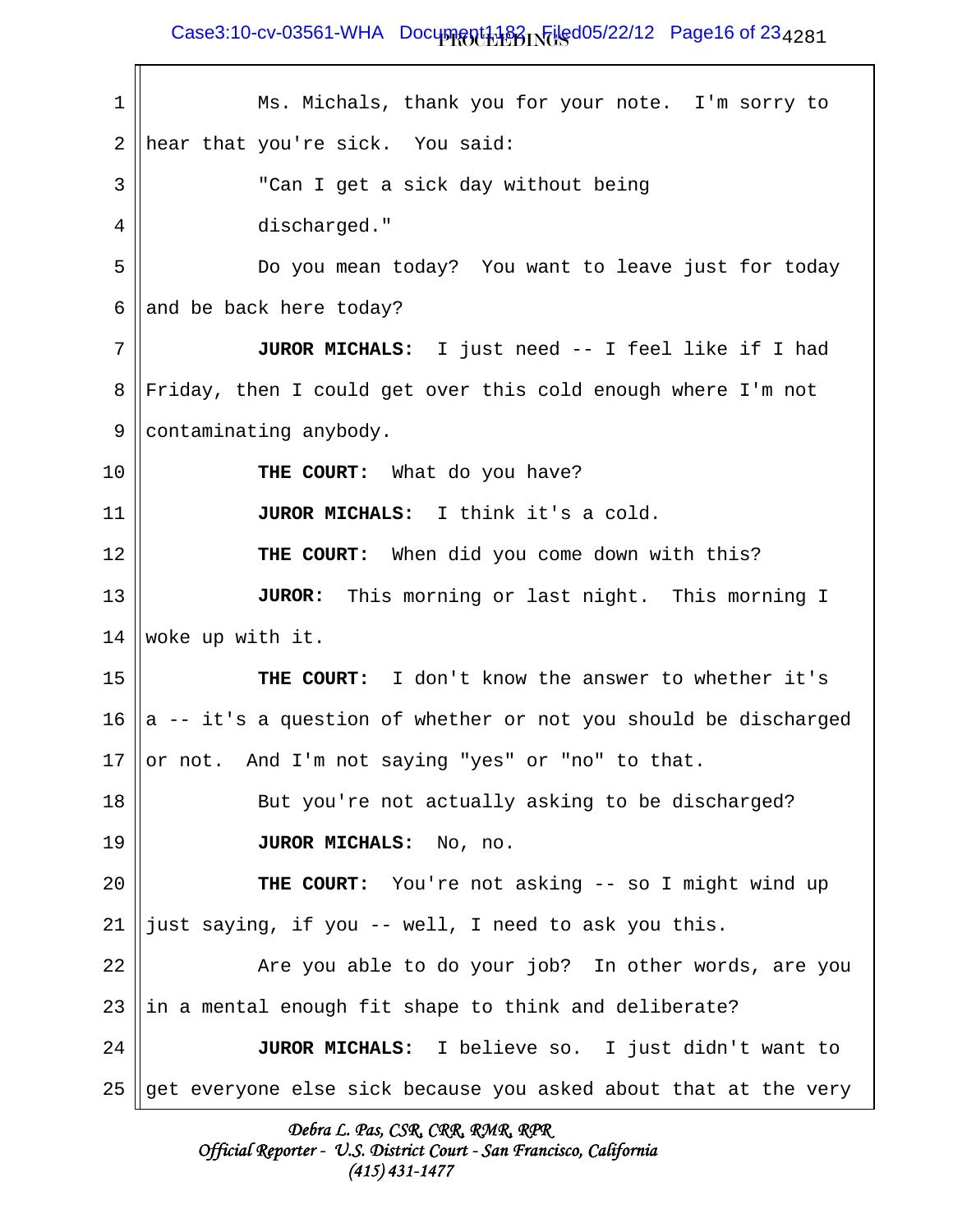## $\textsf{Case3:10-cv-03561-WHA}$  Document1182  $\textsf{PQ}$  Filed05/22/12 Page17 of 23 $_{4\,2\,8\,2}$

 1 beginning. 2 || But I am coughing, sneezing and I have a cold. And I  $3 \parallel$  want to take a nap and go to sleep. I'm tired. 4 **THE COURT:** What are the odds if we took the rest of 5 || the day off and came back in the morning, you might have  $-$ - 6 **JUROR MICHALS:** That will help. 7 || THE COURT: You might bounce back overnight. 8 **JUROR MICHALS:** It's a cold. It's a virus. It's got  $9$  ||to run its course. It will help. 10 **THE COURT:** You're a nurse, right? 11 **JUROR MICHALS:** Yeah. 12 **THE COURT:** You know about these things. 13 **JUROR MICHALS:** Yeah. 14 **THE COURT:** What are the odds? 15 (Laughter.) 16 **JUROR MICHALS:** I do kids. 17 **THE COURT:** I would say that right now the odds 18  $\parallel$  aren't good, but maybe tomorrow. You know yourself better than  $19$  we do. 20 **JUROR MICHALS:** I think if I had a day of rest and 21 the weekend, I think I would be excellent. 22 || THE COURT: Of course, but that means --23 **JUROR MICHALS:** The whole world has to stop. 24 **THE COURT:** That means we give up on the chance to 25 get a verdict by this week, and that involves 10 other people.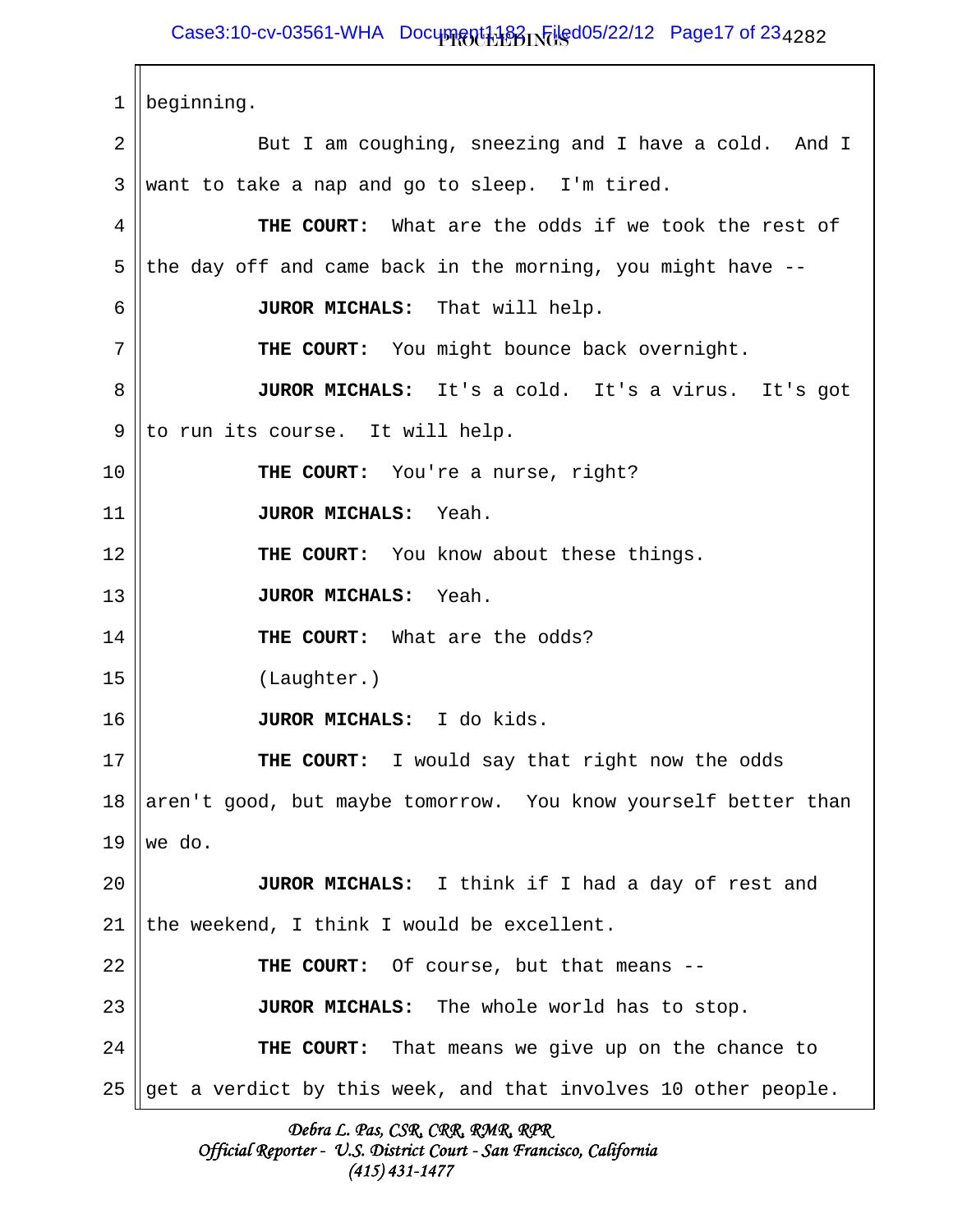## $\textsf{Case3:10-cv-03561-WHA}$  Document1182  $\textsf{PQ}$  Filed05/22/12 Page18 of 23 $_{4\,2\,8\,3}$

 $1 \parallel$  So I have to take that into account. 2 || I don't want you to speak for them or for anyone  $3$  else. I'm just telling you what the general issue is there. 4  $\parallel$  But if this was a matter of -- you think they are 5 good odds you would feel better enough to push on and soldier 6 || on tomorrow, then I'm much more sympathetic to that idea. If  $7$  ||you're telling me you need all the way to Monday, I'm not  $8 \parallel$  saying no. I would want to talk it over with the lawyers. 9 || But I really am trying to find out what it is that 10  $\parallel$  you think, what the options here are. 11 **JUROR MICHALS:** I think the afternoon of napping 12 would help immensely. I'm not going to say I'm going to be 13  $\parallel$  better, but I could power on through, because I would like to 14 have a verdict. 15 **THE COURT:** Any questions that the lawyers have? 16 **MR. JACOBS:** No, your Honor. 17 **MR. VAN NEST:** No, your Honor. 18 **THE COURT:** All right. Why don't you go back in the 19  $\parallel$  jury room. I have an idea, and I'm going to run it by the 20 | lawyers. 21 (Juror Michals exits the courtroom.) 22 **THE COURT:** She doesn't sound good. 23 Here is what I suggest we do. We bring in the jury, 24 take the rest of the day off, hope she's better in the morning. 25 || But if she's not feeling up to it, we tell her it's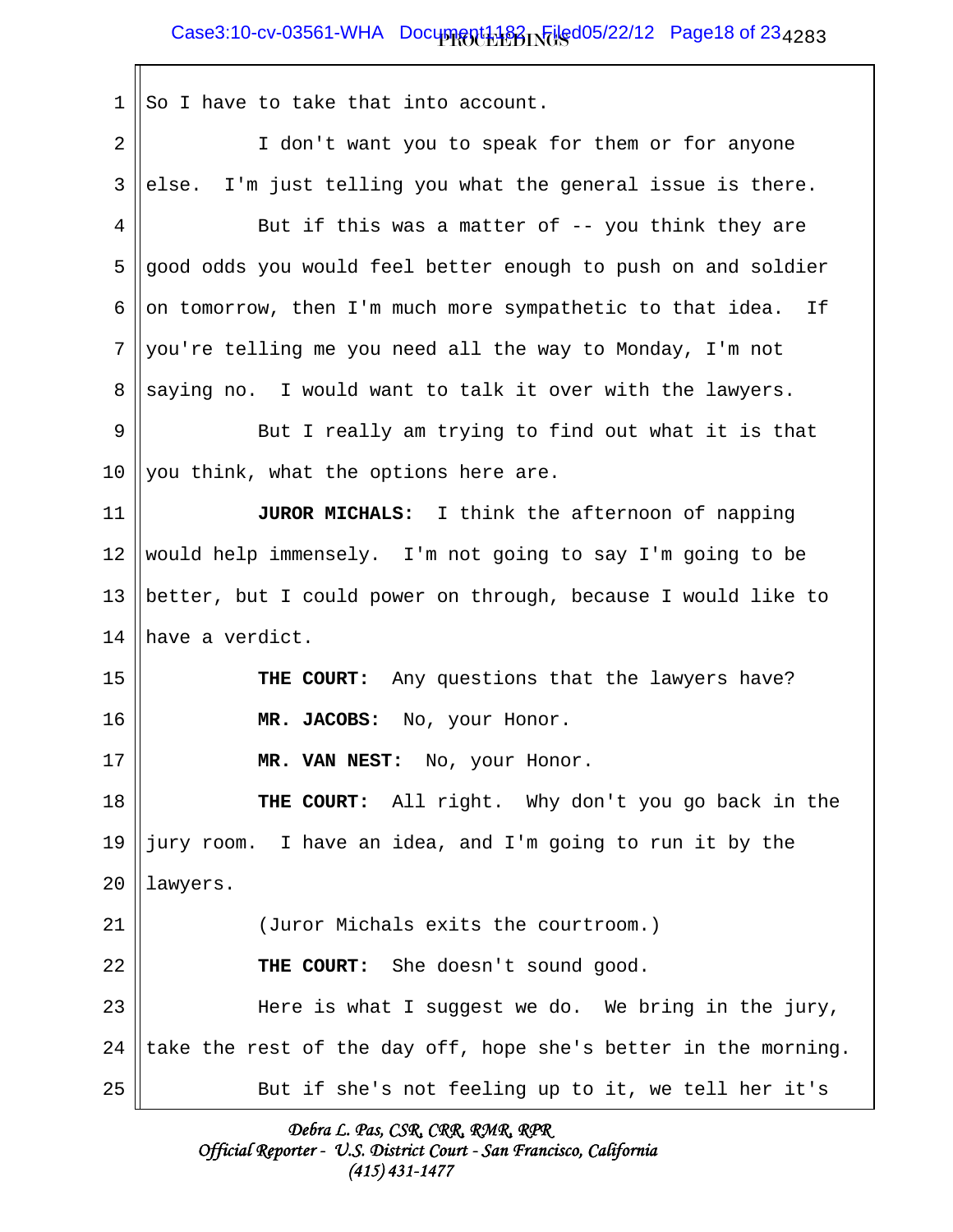## $\textsf{Case3:10-cv-03561-WHA}$  Document1182  $\textsf{PQ}$  Filed05/22/12 Page19 of 23 $_{4\,2\,8\,4}$

| 1  | okay to call in and say she's too sick to go forward and we   |
|----|---------------------------------------------------------------|
| 2  | discharge her tomorrow morning. That's what I recommend.      |
| 3  | MR. VAN NEST: I think that will work, your Honor.             |
| 4  | MR. JACOBS: Agreed, your Honor.                               |
| 5  | MR. VAN NEST: See how she feels tomorrow.                     |
| 6  | THE COURT: So if she is good enough to go forward             |
| 7  | tomorrow, great. If she's not, we discharge her to go forward |
| 8  | with the other 10.                                            |
| 9  | Agreed?                                                       |
| 10 | MR. VAN NEST: Agreed.                                         |
| 11 | MR. JACOBS: Agreed.                                           |
| 12 | (Jury enters the courtroom at 2:28 p.m.)                      |
| 13 | THE COURT: Okay. Welcome back and have a seat,                |
| 14 | please.                                                       |
| 15 | So by now you know that Ms. Michals is not feeling            |
| 16 | too good. She has been hanging out at the hospital too much   |
| 17 | and picked up somebody's cold, which we're sorry for.         |
| 18 | Here is what we're going to do. It's sort of a                |
| 19 | complicated plan. We're going to let you take the rest of the |
| 20 | day off so that Ms. Michals can go home and get some rest.    |
| 21 | We're going to hope, keep our fingers crossed, that she feels |
| 22 | up to going forward tomorrow. If she does not, very high      |
| 23 | likelihood we will discharge her and you 10 would go forward  |
| 24 | without her. Okay?                                            |
| 25 | On the other hand, if she's able to make it, great.           |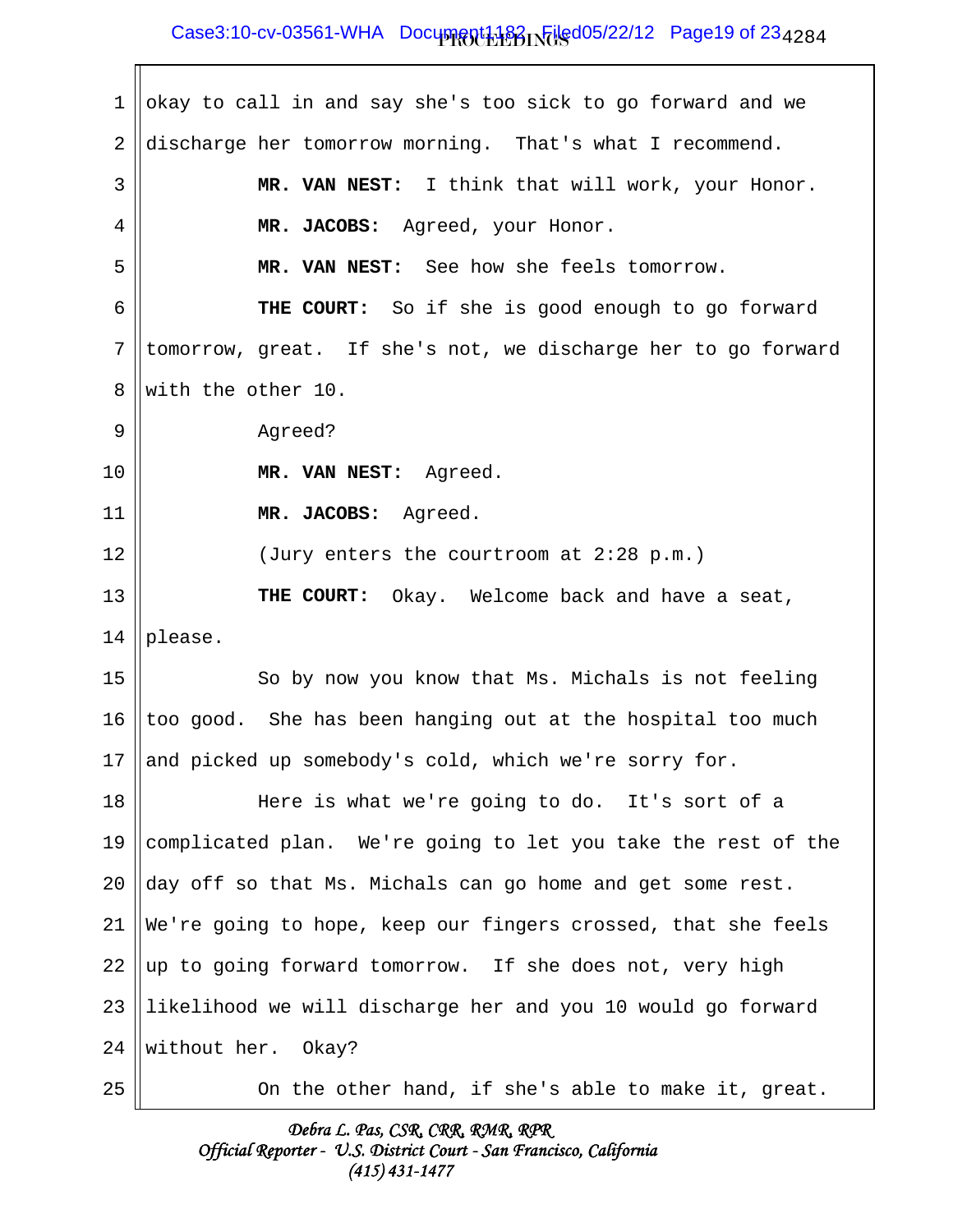1 Then we just go forward as normal.

2 || So the 10 of you, all of you should try to be here  $3 \parallel$  and continue, continue on tomorrow. Please be here. We are  $4 \parallel$  going to go forward tomorrow no matter what. The only question  $5$  || is whether or not Ms. Michals is up to it.

6 6 This is one of those situations where there is a 7 possible inconvenience to the 10 of you if we took tomorrow 8  $\vert\vert$  off, because then we would be giving up the opportunity to 9 possibly finish this verdict this week. Although if we don't 10  $\parallel$  finish it this week, that's fine. We would continue into next 11 week anyway, but, you know, that is a possibility. And I think 12 ||it would be an inconvenience to the 10 of you to just take 13 || tomorrow off. So that's my judgment as to the best way to 14 Hhandle this.

15 Now, two things. Ms. Michals, we do hope you will be 16 || well enough to participate because you made a big investment in 17 this case. We want to see you finish it all the way to the  $18$  lend.

19 If you are just unable to do that, please call us in 20  $\parallel$ time tomorrow so that we will know. You should call Dawn. I 21 || think you have her phone number. So that will be the way that 22 we would go. And if we get that message that you just can't 23  $\parallel$  make it in, then we will give you the word that you will be 24  $\parallel$  discharged on account of sickness and then we will go forward 25 With the other 10 of you.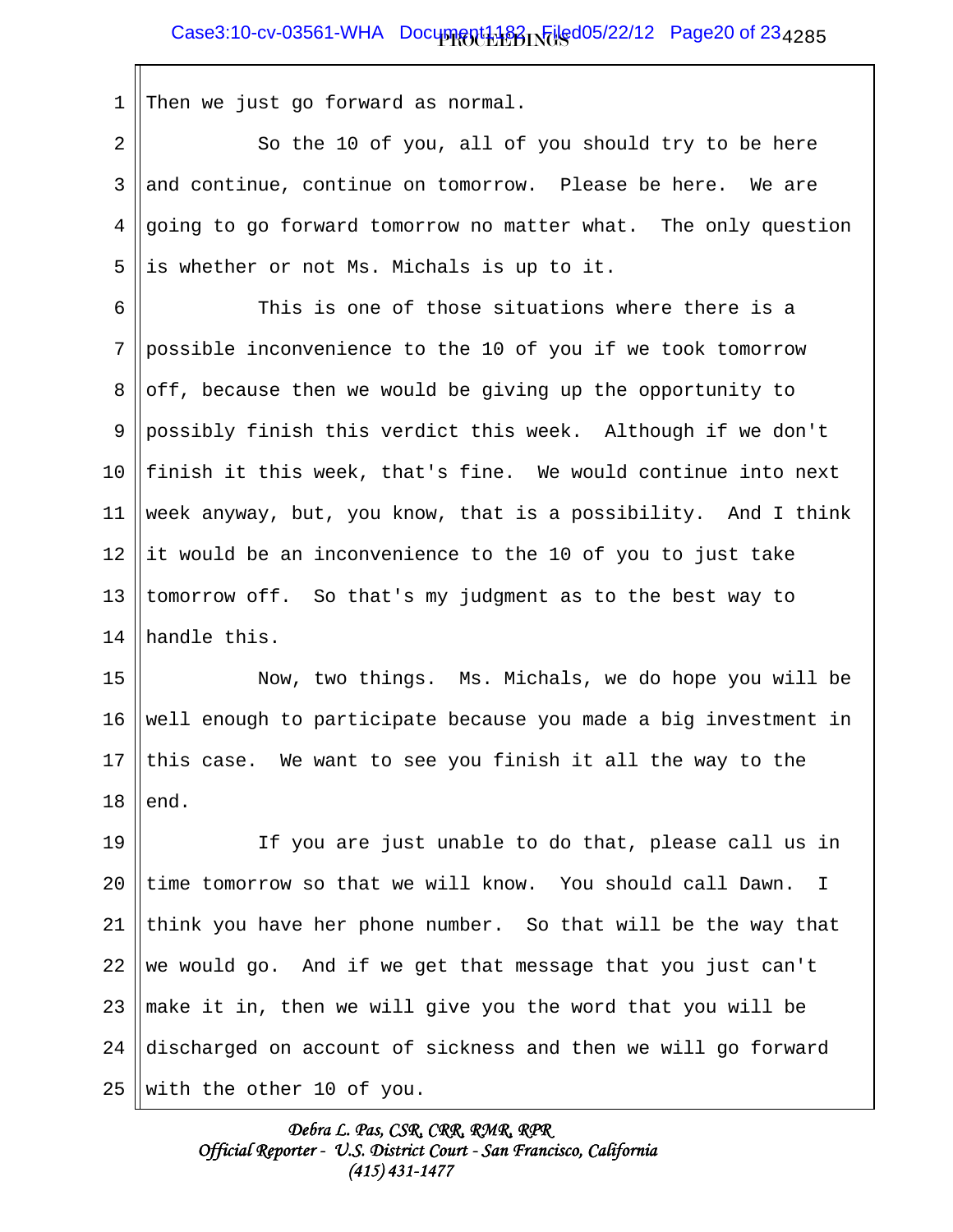### $\textsf{Case3:10-cv-03561-WHA}$  Document1182  $\textsf{PQ}$  Filed05/22/12 Page21 of 23 $_{4\,2\,8\,6}$

| 1               | Now, we -- now, as for the other 10 of you, all of              |
|-----------------|-----------------------------------------------------------------|
| 2               | you really, all of you really, once you leave here today please |
| 3               | don't deliberate any more. Just go home. Get a fresh start in   |
| 4               | the morning. And no more deliberating or speculating or         |
| 5               | whatever. And that's the best I think we can do to get our way  |
| 6               | through this.                                                   |
| 7               | So any questions about that plan?                               |
| 8               | (All jurors respond negatively.)                                |
| $\mathsf 9$     | THE COURT: Anything the lawyers want me to add or               |
| 10              | subtract?                                                       |
| 11              | MR. JACOBS: No, your Honor.                                     |
| 12              | MR. VAN NEST: I don't believe so, your Honor.                   |
| 13              | THE COURT: We're going to use this extra time to                |
| 14              | find those passages you wanted us to read back to you. It       |
| 15              | takes some time. The lawyers have been working on it, but       |
| 16              | we're not there yet. It's not as easy as just punching it up    |
| 17 <sub>2</sub> | on the button. It usually takes anywhere from 30 minutes to an  |
| 18              | hour, and we just haven't finished it yet.                      |
| 19              | So this little shorter day will give us the                     |
| 20              | opportunity, maybe first thing in the morning to be ready to    |
| 21              | read that back to you as you have requested.                    |
| 22              | All right? So we can now let you go. Please                     |
| 23              | remember all the my admonitions.                                |
| 24              | Ms. Michals, we are keeping our fingers crossed. So             |
| 25              | all of rest of you wash your lands like crazy. I don't want     |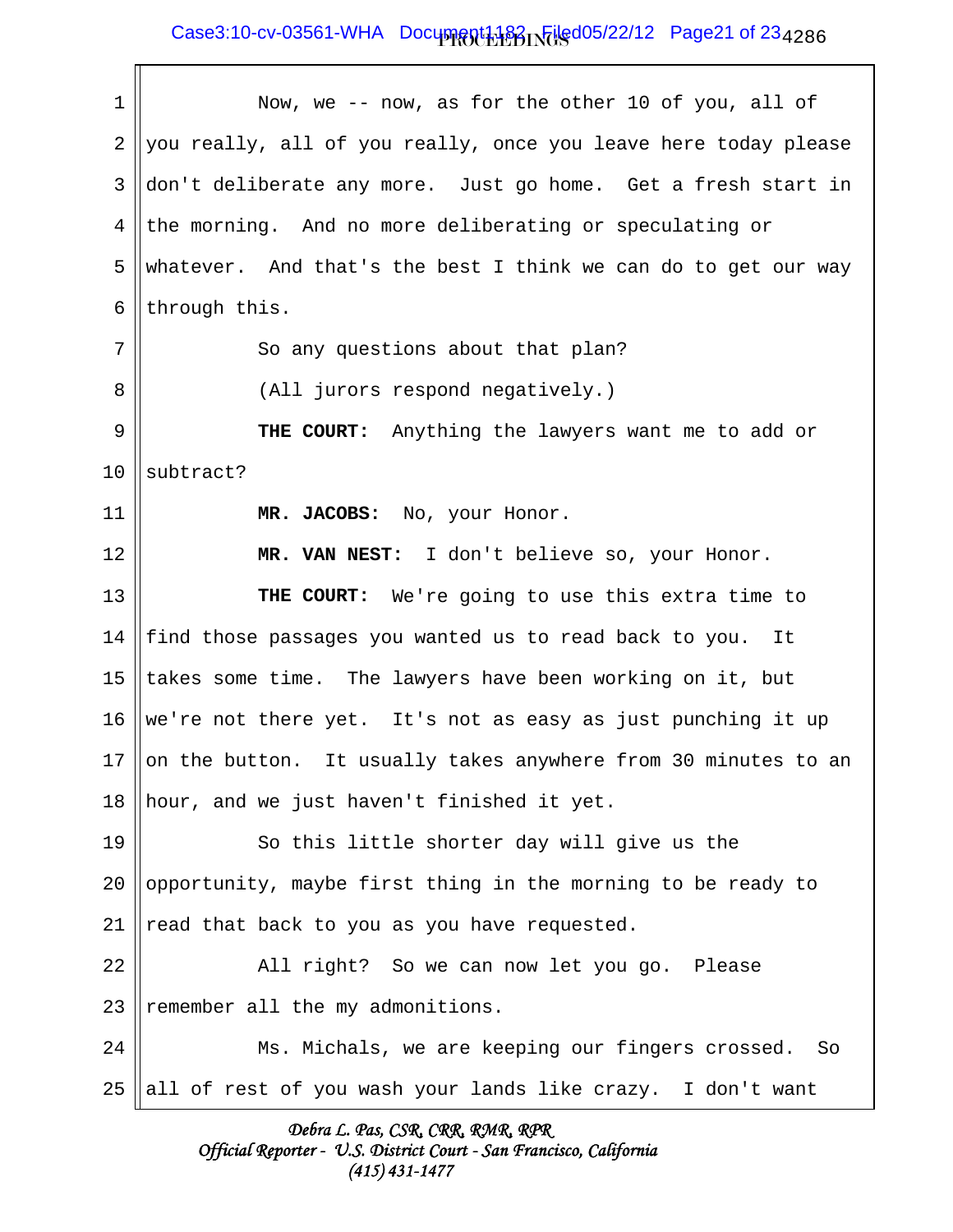# Case3:10-cv-03561-WHA Document1182 Filed05/22/12 Page22 of 23<sub>4287</sub>

 $1$  | you to come down with something, okay? 2 | (Laughter.) 3 **THE COURT:** Have a good day. Thank you. 4  $\parallel$  (Jury exits the courtroom at 2:32 p.m.) 5 **THE COURT:** Okay, be seated.  $6 \parallel$  So you lawyers please help me out and try to figure  $7$  || out what -- what readbacks we will read back tomorrow. 8 **MR. VAN NEST:** We're working on that, your Honor. 9 **THE COURT:** See you in the morning. 10 (Whereupon at 2:23 p.m. further proceedings 11 | in the above-entitled cause were adjourned 12 || pending jury verdict.)  $13 \parallel - - -$ 14 15 16 17 18 19  $2.0$ 21 22 23 24 25